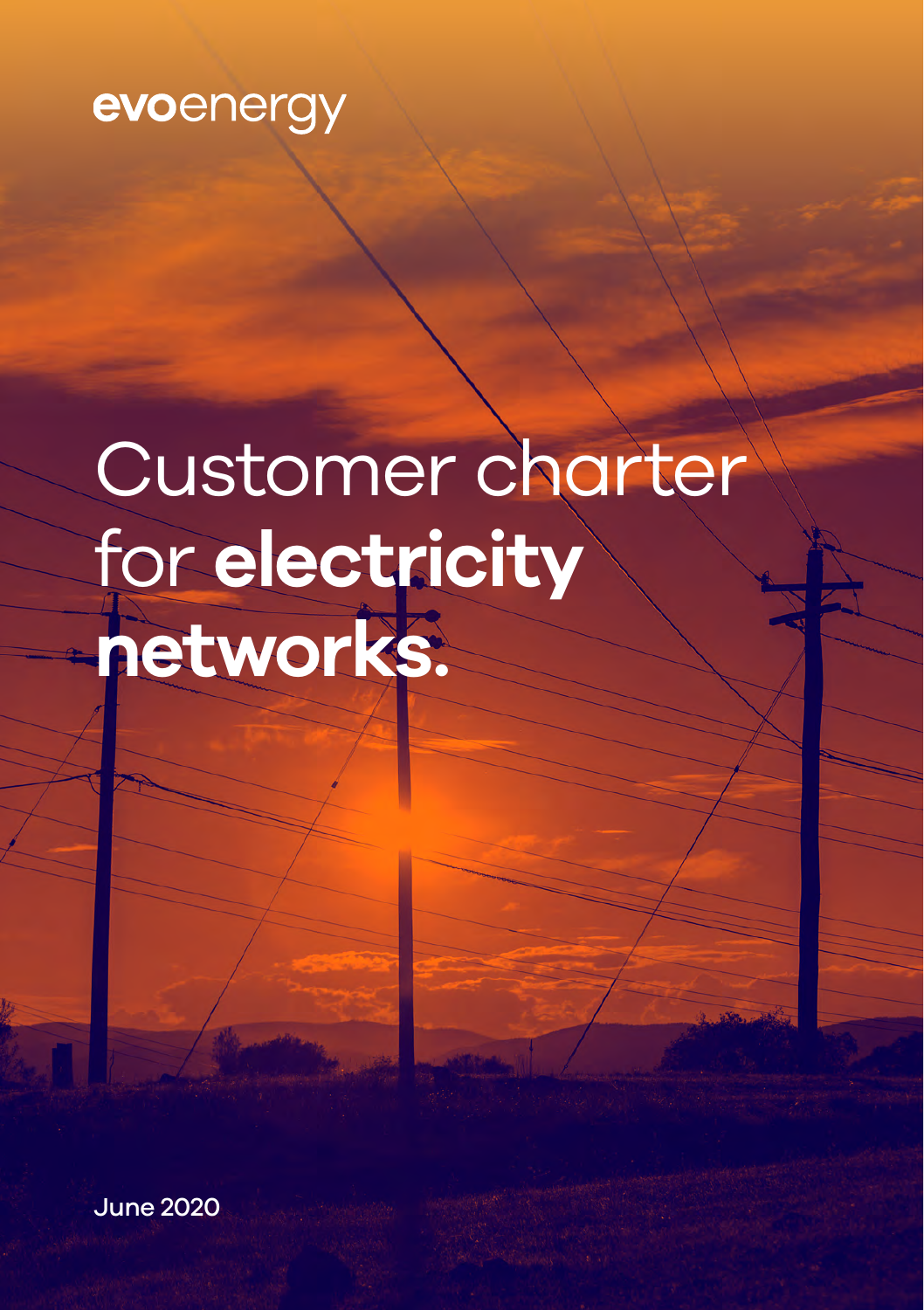# Who does this Customer Charter cover?

This Evoenergy Customer Charter covers customers who are connected to Evoenergy's electricity network. Evoenergy is the electricity distributor that owns, operates and maintains the electricity distribution network infrastructure (i.e. substations, poles, cables and wires) servicing your area. Evoenergy supplies electricity to both residential and commercial customers within the Australian Capital Territory (ACT) and some immediately adjacent areas of New South Wales (NSW).

Evoenergy does not provide electricity bills to customers, so you will need to talk to your retailer if you have a

billing enquiry.

This Charter aims to be a guide for customers to our services and responsibilities. You will find important information on:

- The roles of the electricity distributor and the electricity retailer
- Your rights and obligations as an electricity distributor's customer
- When you should contact us and how to make an enquiry or complaint
- The arrangements for connection of your electricity supply
- The arrangements for the disconnection and reconnection of your electricity supply
- The arrangements for planned and unplanned interruption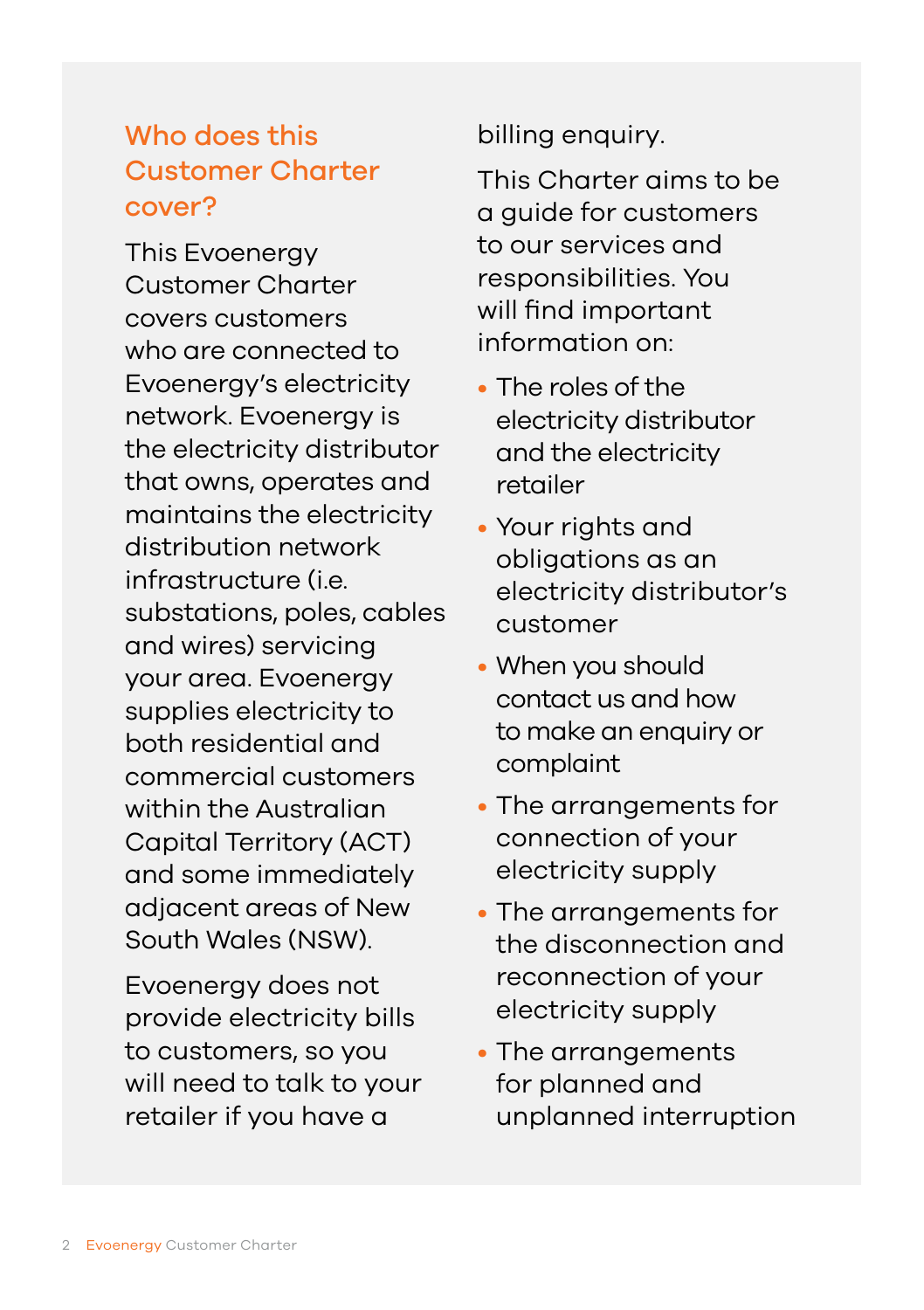of the electricity supply to your area, and

• The service standards and rebates applicable to your electricity supply

This Charter also refers to relevant electricity laws which may affect your rights and obligations as an electricity distributor's customer, including:

- *National Energy Retail Law Act 2011 (NERL)*
- National Energy Retail Rules (NERR)
- the *Utilities Act 2000 (ACT)*
- the Consumer Protection Code, and
- the *Privacy and Personal Information Protection Act 1998*.

This Evoenergy Customer Charter for Evoenergy is produced for information purposes only and is not a legally

binding document.

**What is the difference between your electricity distributor and your electricity retailer?**

Your distributor:

- Organises and provides electricity connection to premises
- Performs disconnection and reconnection of electricity supply
- Provides emergency response to electricity distribution network related issues
- Is responsible for maintaining quality and reliability of supply
- Investigates electricity supply issues, and
- Reads and maintains meters (where these meters are owned by Evoenergy)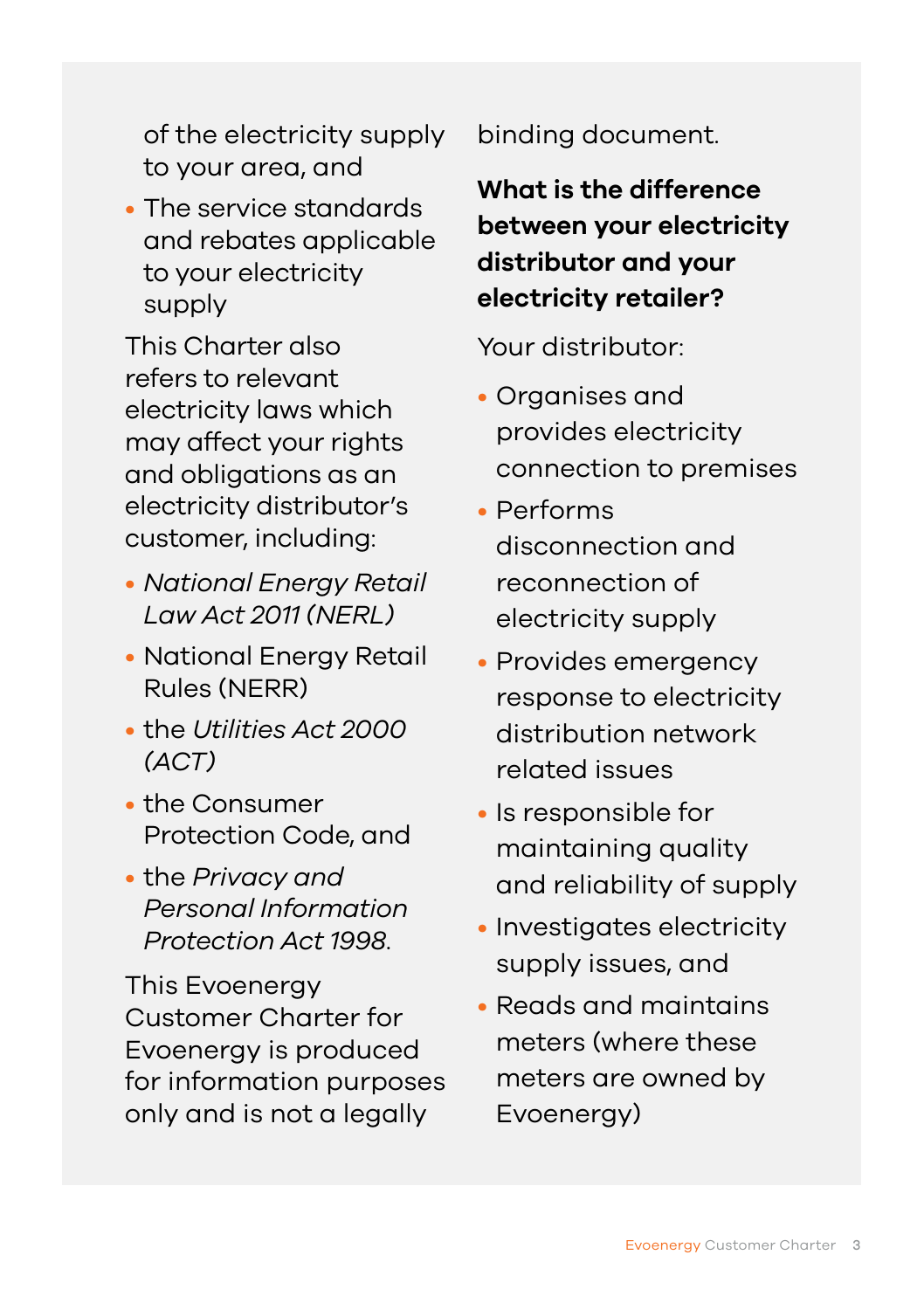Your retailer:

- Can organise disconnection and reconnection of electricity supply
- Can organise the provision of metering to premises
- Investigates billing issues, and
- Prepares and dispatches bills based on the amount of electricity you use, in addition to a network charge which represents the cost of supplying electricity to your premises

#### Our customers

#### **What are your rights as an Evoenergy customer?**

As your electricity distributor we must provide:

• Safe and reliable electricity supply in accordance with relevant electricity laws

- Installation and maintenance of the electricity distribution network infrastructure up to the connection point of your premises in accordance with relevant electricity laws
- You with notice of planned interruptions of the electricity supply to your area
- You with notice of the need for us to enter your premises in the event of planned maintenance of our electricity assets
- Official photo identification on request if we access your premises
- At your request, an explanation for any change in the quality of your electricity supply outside the allowable limits set by the relevant electricity laws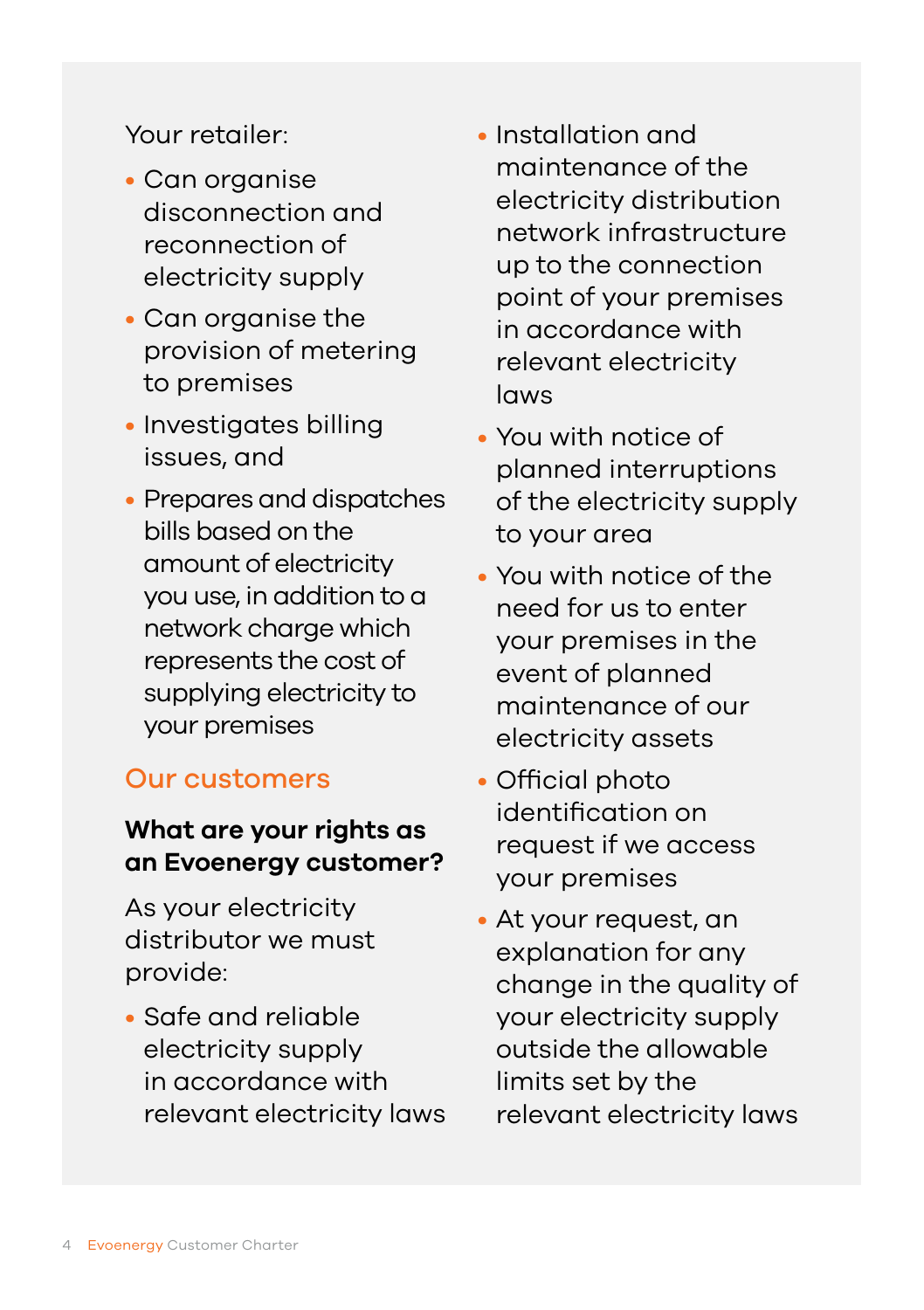- At the request of the retailer, and subject to a fee in certain circumstances, information about your meter readings, load profiles and power factors, to the extent that this information is readily available to us
- You or your electrician with reasonable information on our requirements in relation to the network connection for a proposed new installation, or alteration to your existing connection
- Advice on what is required to protect our equipment
- You with access to a copy of our and Complaints and Dispute Resolution Procedure, and
- Our commitment that information provided

by you will be treated as confidential and in accordance with the *Privacy Act 1998 (Cth)*

#### **What are your obligations as an Evoenergy customer?**

To assist us in maintaining a safe electricity distribution network infrastructure, there are several customer responsibilities you need to be aware of when using our network.

It is your responsibility to:

- Comply with any contract between you and us
- Ensure that contractors or other persons undertaking connection works for you comply with relevant legislation, regulations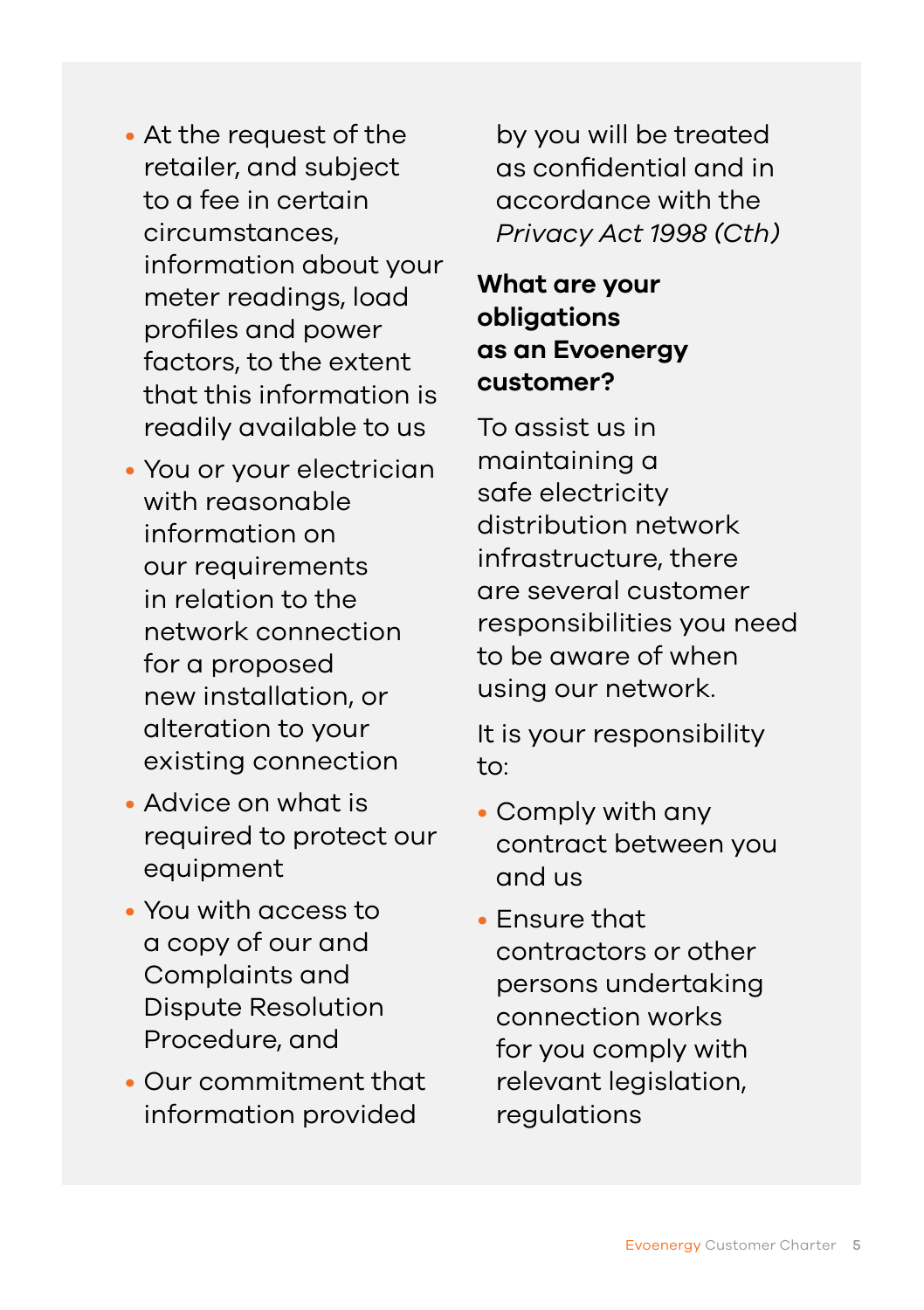and Evoenergy requirements

- Ensure that we have an up-to-date address to issue notices to you about electricity supply
- Advise us of problems with your electricity supply when you become aware of any problems
- Ensure your electrical installation and any electrical equipment within your premises is maintained in a safe condition and complies with relevant legislation and regulations
- Provide reasonable protection against interference with our electricity assets (e.g. meter, poles, overhead and underground services, etc) located at your premises
- Ensure that your actions or equipment

do not adversely affect the quality and reliability of electricity supply to other customers

- Ensure that your actions or equipment do not compromise the integrity of our electricity assets if they are located on and/or adjacent to your premises
- Keep all vegetation, structures and vehicles at your premises well clear of overhead and underground services, and
- Allow safe and unhindered access to your premises for us to read the meter or inspect and maintain our electricity assets (e.g. meter, poles, overhead and underground services, etc) and if needed, to disconnect and reconnect your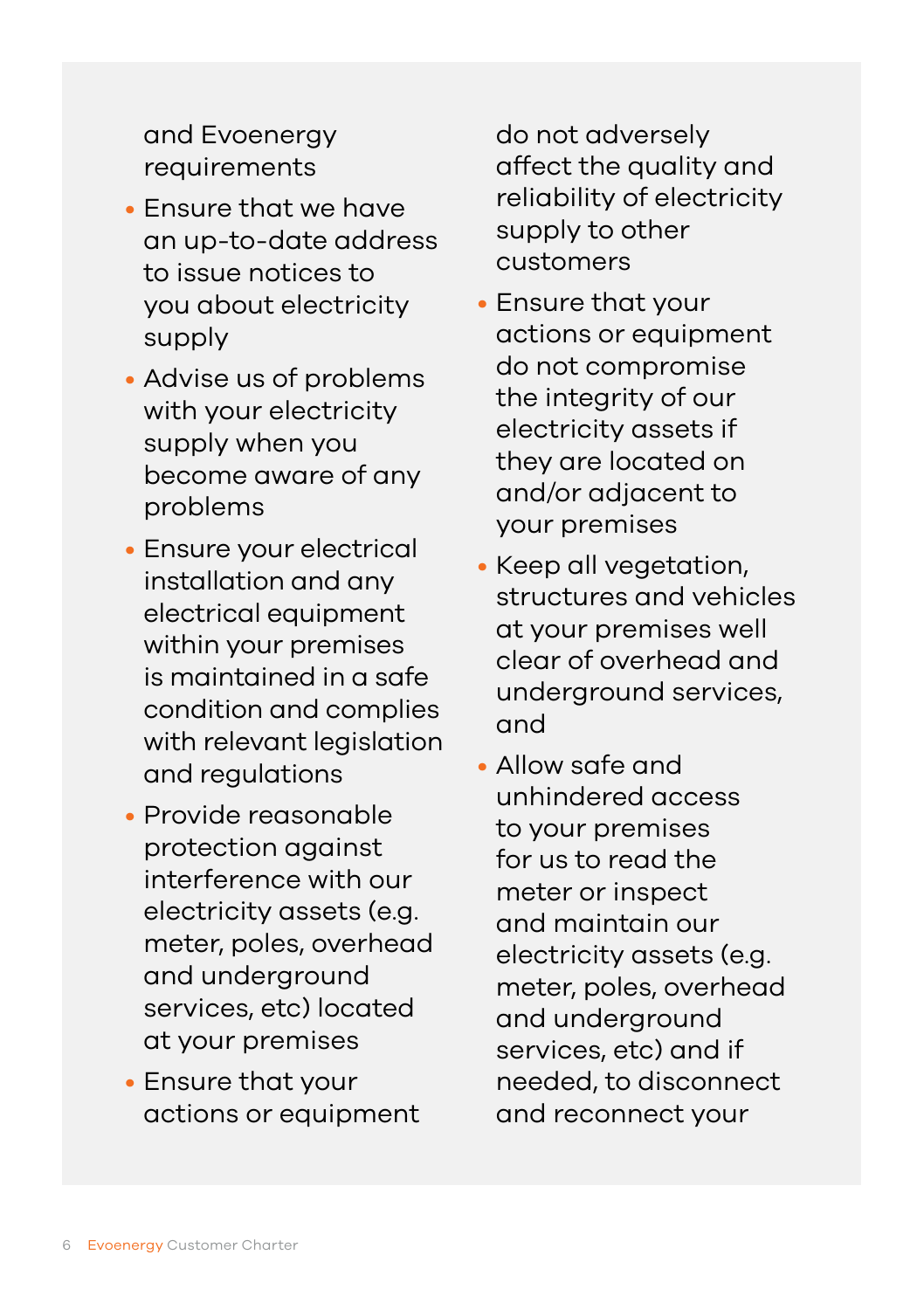electricity supply You must not:

- Interfere with our electricity assets installed on your premises or let unqualified personnel work on your electricity installation
- Allow electricity to bypass the meter
- Use electricity supplied to another address or supply electricity to another person, and
- Allow electricity supplied under a specific purpose tariff to be used for another purpose

#### **If you are a customer registered as requiring life support equipment (or a device)**

We are not allowed to disconnect your existing electricity supply if your premises is registered as having electrically

powered life support equipment.

You should contact us directly when:

- A person living at your premises relies on life support equipment (or a device) (only if you have not already contacted your retailer)
- The person for whom the life support equipment (or a device) is required is no longer located at the premises or no longer requires the life support equipment

## Contacting us

#### **When should customers contact Evoenergy?**

You should contact us directly when:

• A person living at your premises relies on life support equipment (or a device) (only if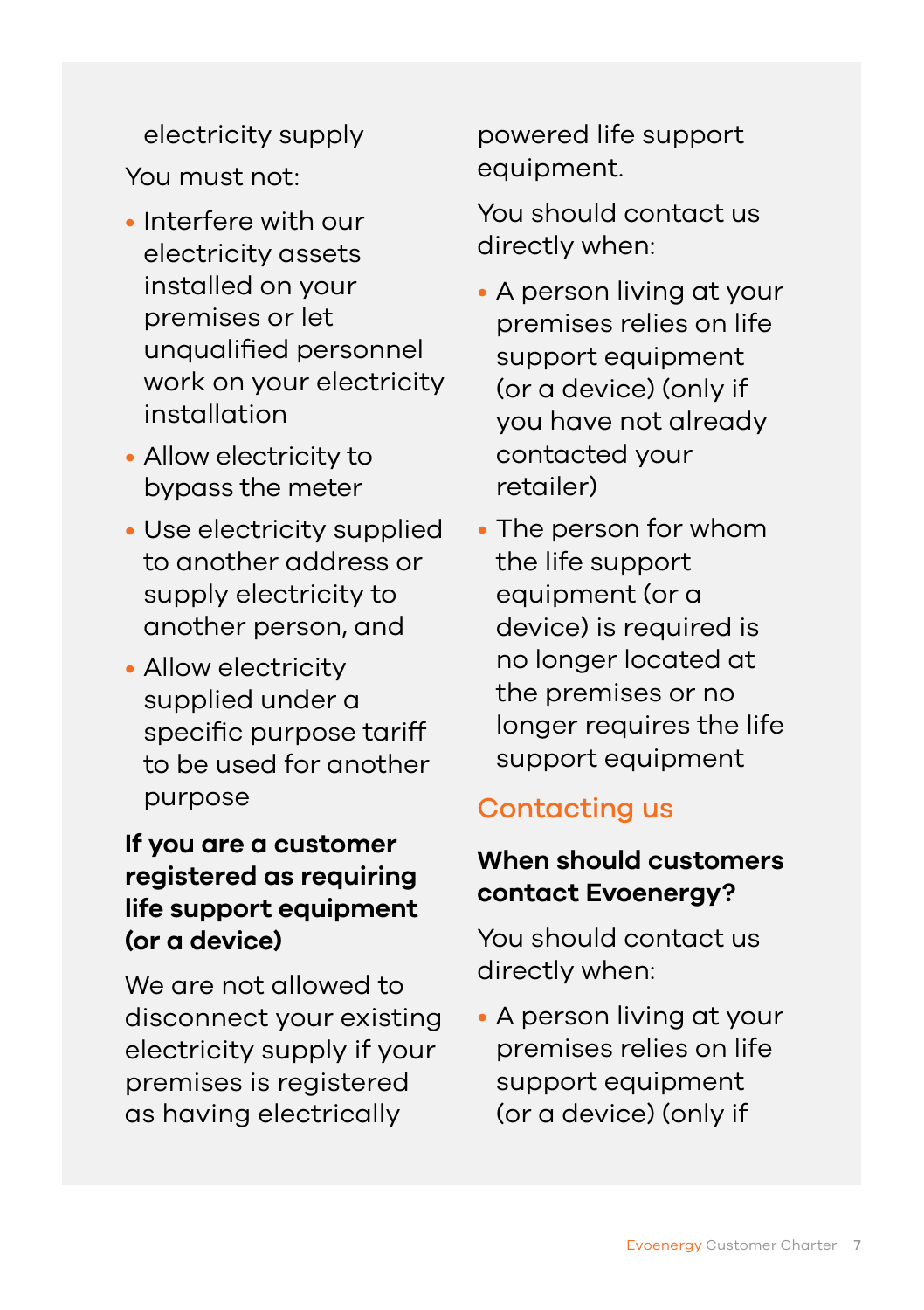you have not already contacted your retailer)

- A person registered as requiring life support equipment (or a device) is no longer located at the premises and/or there is likely to be a major change to the amount of electricity used at your premises
- There are changes affecting access to our meter or any other of our electricity assets
- You are planning a new development or an extension or renovation to an existing premises that could interfere with our electricity assets, and
- You are planning to change the wiring or electrical equipment at your premises in a way that may compromise the safety of the

electricity distribution network or affect the quality of supply of electricity to other customers

For further information on new connections of electricity supply, new connections of solar PVs, alterations to your existing connection, temporary connections, and building and renovating near our electricity assets please visit our website at e[voenergy.com.au](http://www.actewagl.com.au/electricity) or call our general enquiries number on 13 23 86.

To find out the location of our electricity assets on your premises please call Dial Before You Dig on 1100.

#### **What are the arrangements for customer enquiries and complaints handling?**

If you have an enquiry or unresolved matter,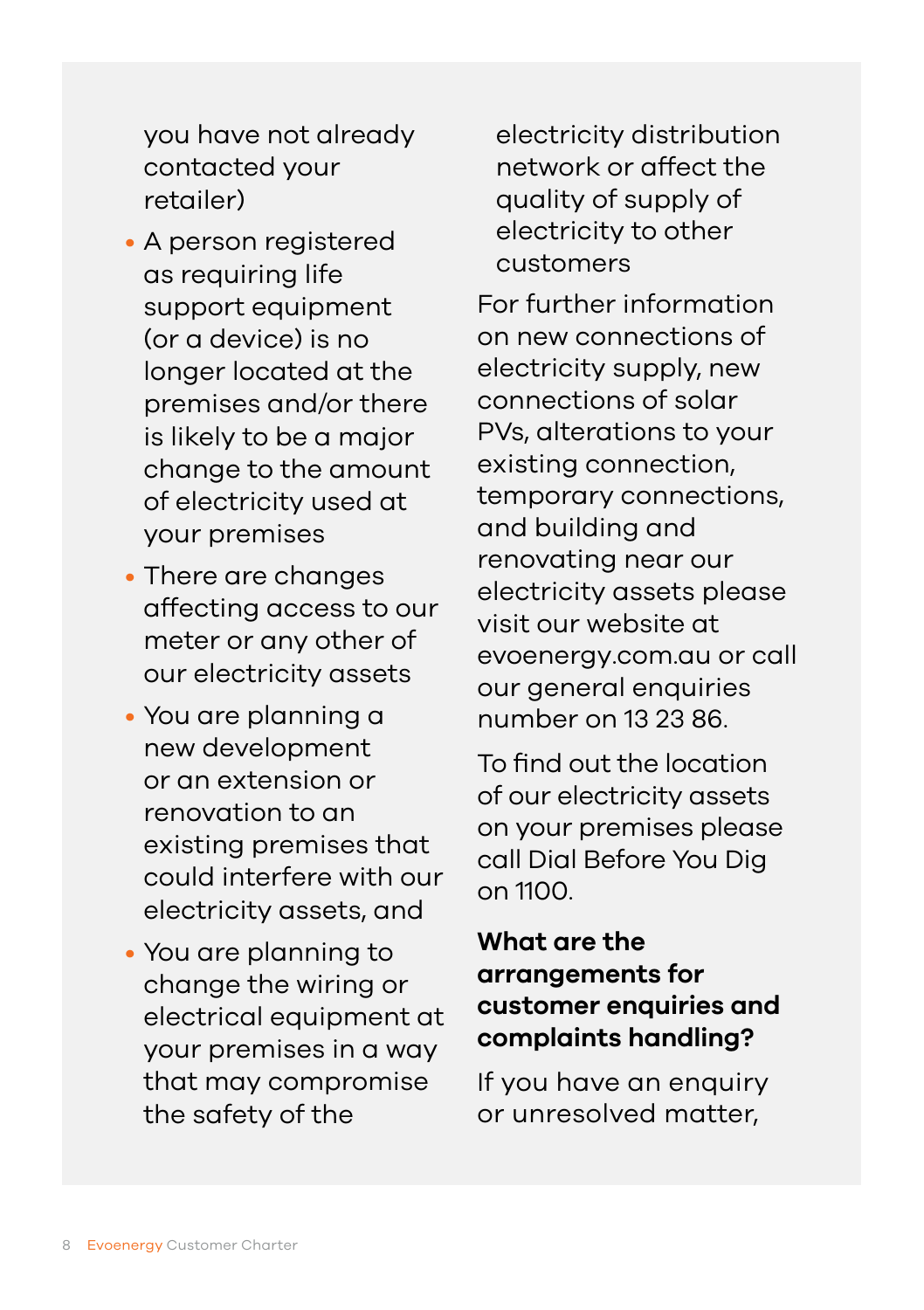please call our general enquiries number on 13 23 86 so that we can resolve the issue as quickly as possible. Where possible, we will endeavour to resolve the matter immediately. Otherwise, we will escalate the matter to our Customer Resolutions team as per our Complaints and Dispute Handling Procedure which is available on our website. The Customer Resolutions Officer will make acknowledgement within 2 business days and provide an outcome of your complaint within 20 business days.

If you are not satisfied with the response received from your initial enquiry or complaint, you have the right to have your

complaint reviewed at a higher level in Evoenergy. If you are still dissatisfied with the result, you have the right to refer the complaint to the ACT Civil and Administrative Tribunal (ACAT) on 02 6207 7740.

# Connection of your electricity supply

#### **Connection of your electricity supply**

To establish a new connection or an alteration to an existing connection you must provide us with the following.

• **New connection.**  You must provide us with an application for electricity network connection or alteration that specifies your location and the type of connection works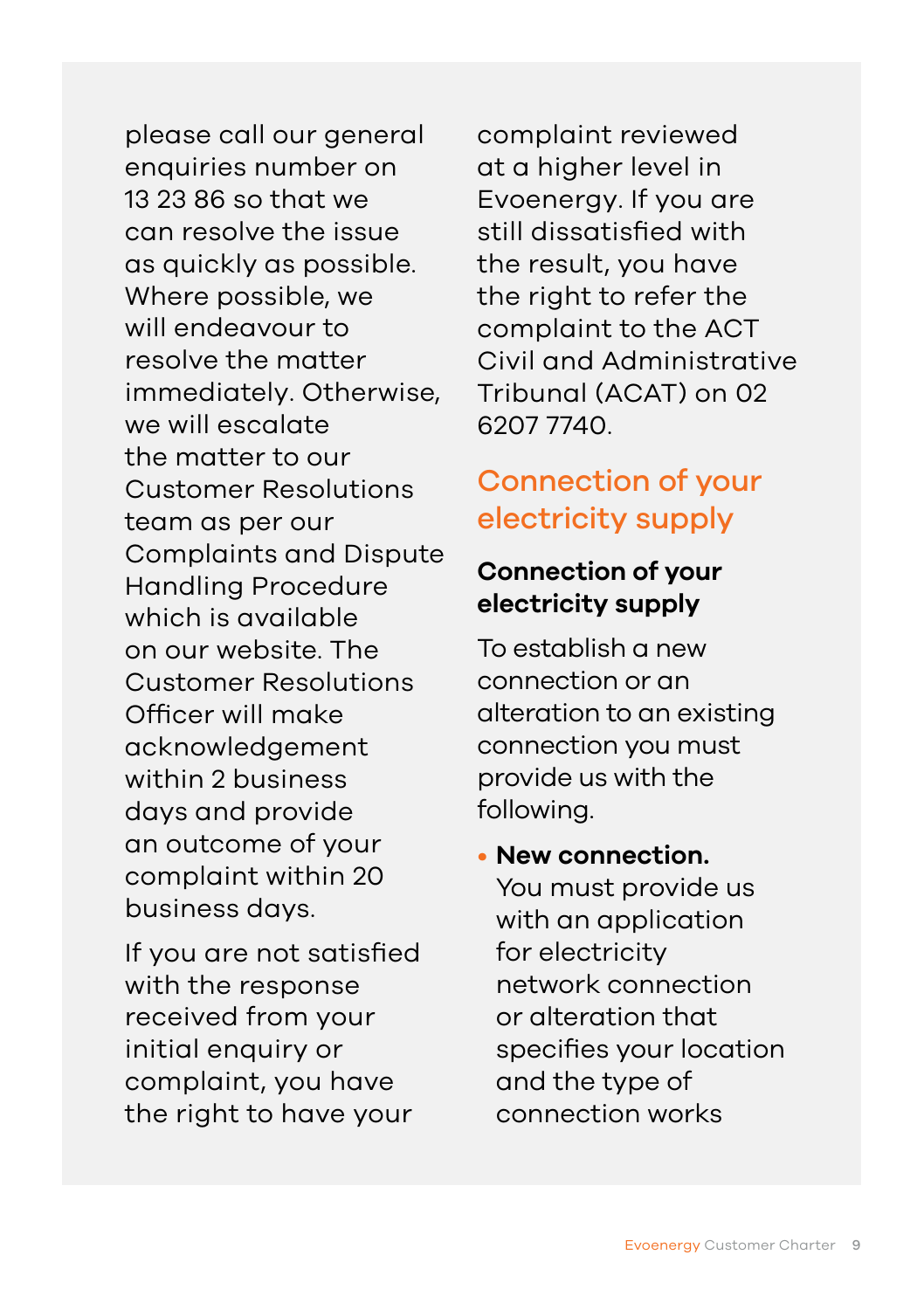required. Depending on the size and complexity of the connection, you may be required to submit a site plan, single line diagram and maximum demand calculation

#### • **Alteration to an existing connection.**

You must still provide us with an application for electricity network connection or alteration

For basic network connection applications or technical enquiries please visit our website at **www.evoenergy.com. au.** 

You can also call call Evoenergy on 13 23 86 between 7.30am and 5.00pm Monday to Friday.

A completed application for electricity network connection or alteration

can be emailed to networkservicing@ evoenergy.com.au

# Disconnection and reconnection of your electricity supply

On some occasions, Evoenergy will need to disconnect and/or reconnect the existing electricity supply to your premises.

#### **Disconnection of your electricity supply**

Our number one priority is the safety of the community, our employees and our contractors. We may need to disconnect your existing electricity supply for the following reasons:

- Where you or your retailer have requested a disconnection
- Where it has been identified that your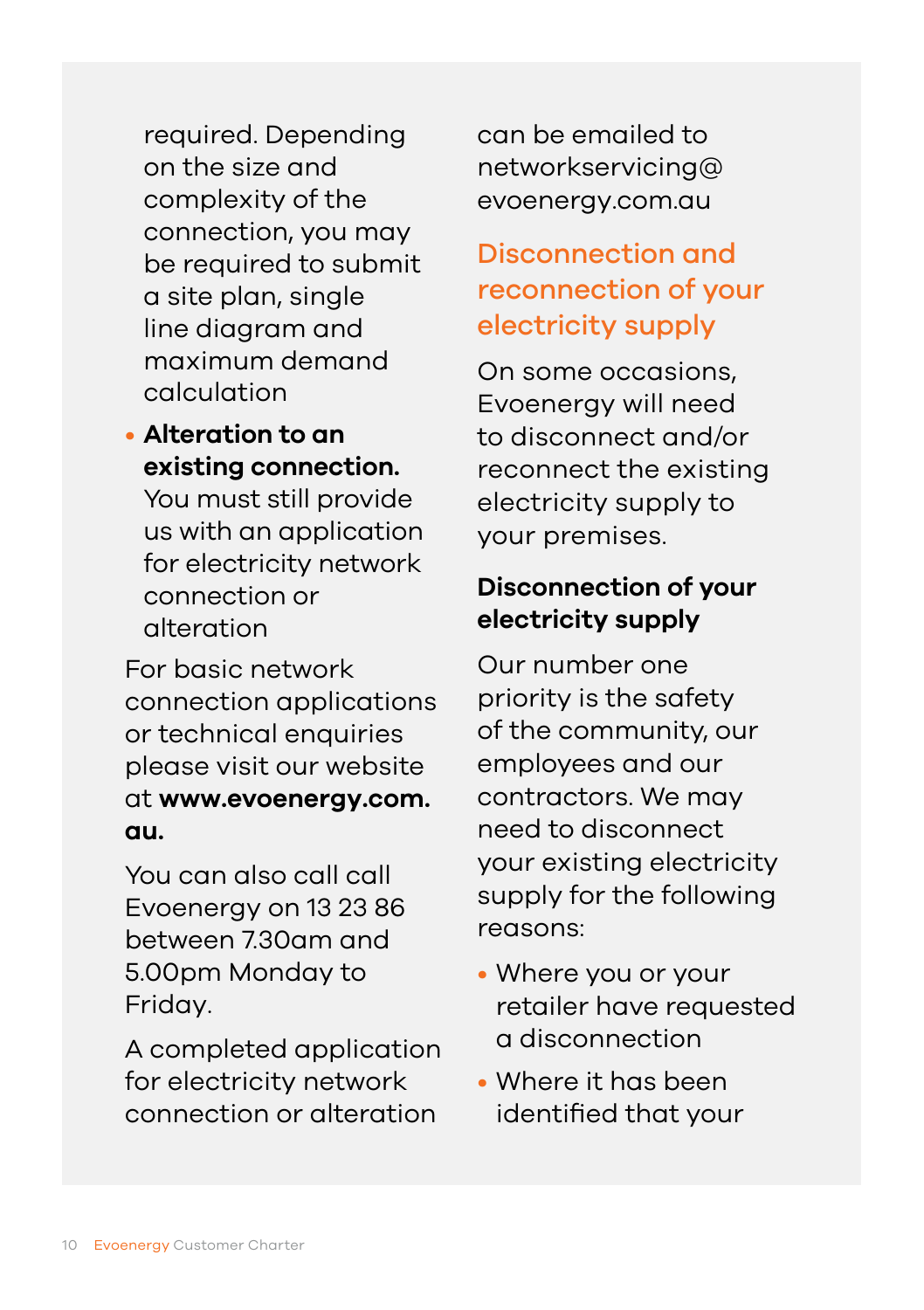premises is in breach of safety compliance

- Where there is an emergency warranting disconnection
- Electricity is being used illegally at your premises or you have interfered with the electricity supply or associated metering and electrical equipment
- You have failed to comply with the terms of your contract, or failed to pay applicable charges under that contract, and
- You have not provided us with safe access to your premises

We are not allowed to disconnect your existing electricity supply in the circumstances where:

• The premises are registered as having life support equipment (or a device)

- You have made a complaint, directly related to the reason for the proposed disconnection, to us under our standard complaints and dispute resolution procedure and the complaint remains unresolved
- You have made a complaint, directly related to the reason for the proposed disconnection, to ACAT and the complaint remains unresolved
- Disconnection is requested by the retailer during an extreme weather event, and
- The period of disconnection falls within a 'protected period':
	- –On Mondays to Thursdays before 8.00am or after 3.00pm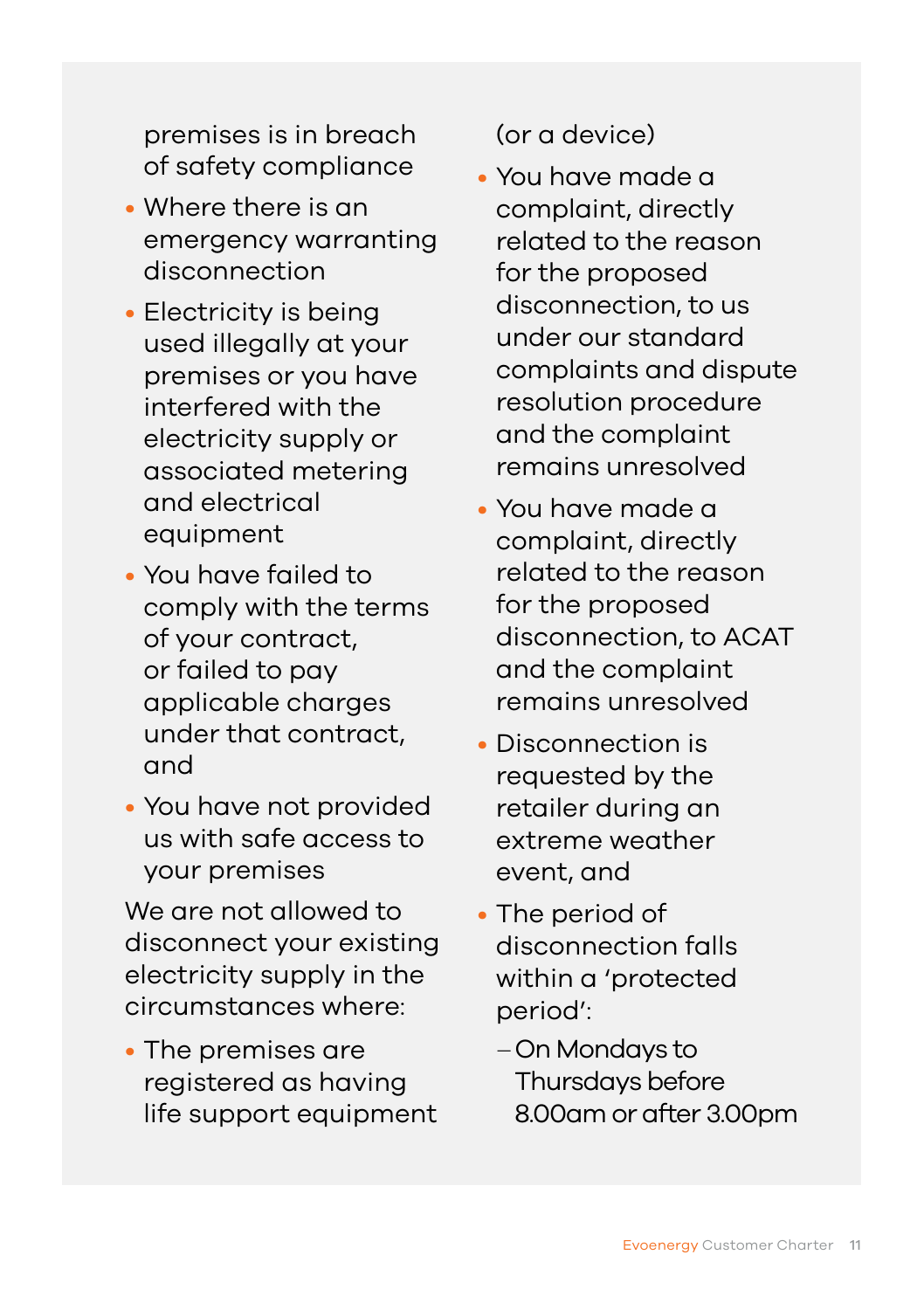- –On a Friday, weekend, public holiday or day before a public holiday
- –In the period 20 December to 31 December (both inclusive in any year)

#### **Reconnection of your electricity supply**

Once the reason for a disconnection to your premises has been resolved, we will reconnect your electricity supply on the same day where a request is received by us by 2.00pm on a business day, otherwise it will by the end of the next business day or by a mutually agreed date.

# Planned and unplanned interruptions of the electricity supply to your area

Occasionally, planned

and unplanned interruptions occur on the electricity distribution network infrastructure to your area and impact the existing electricity supply to your premises.

#### **Planned interruptions**

We will sometimes need to schedule a planned interruption of the electricity supply to your area so that we can conduct inspections and/or maintenance of our electricity distribution network infrastructure (e.g. removing vegetation or repairing overhead service lines).

We will always provide you with at least 4 business days' notice of a planned interruption of the electricity supply to your area that impacts the supply to your premises, so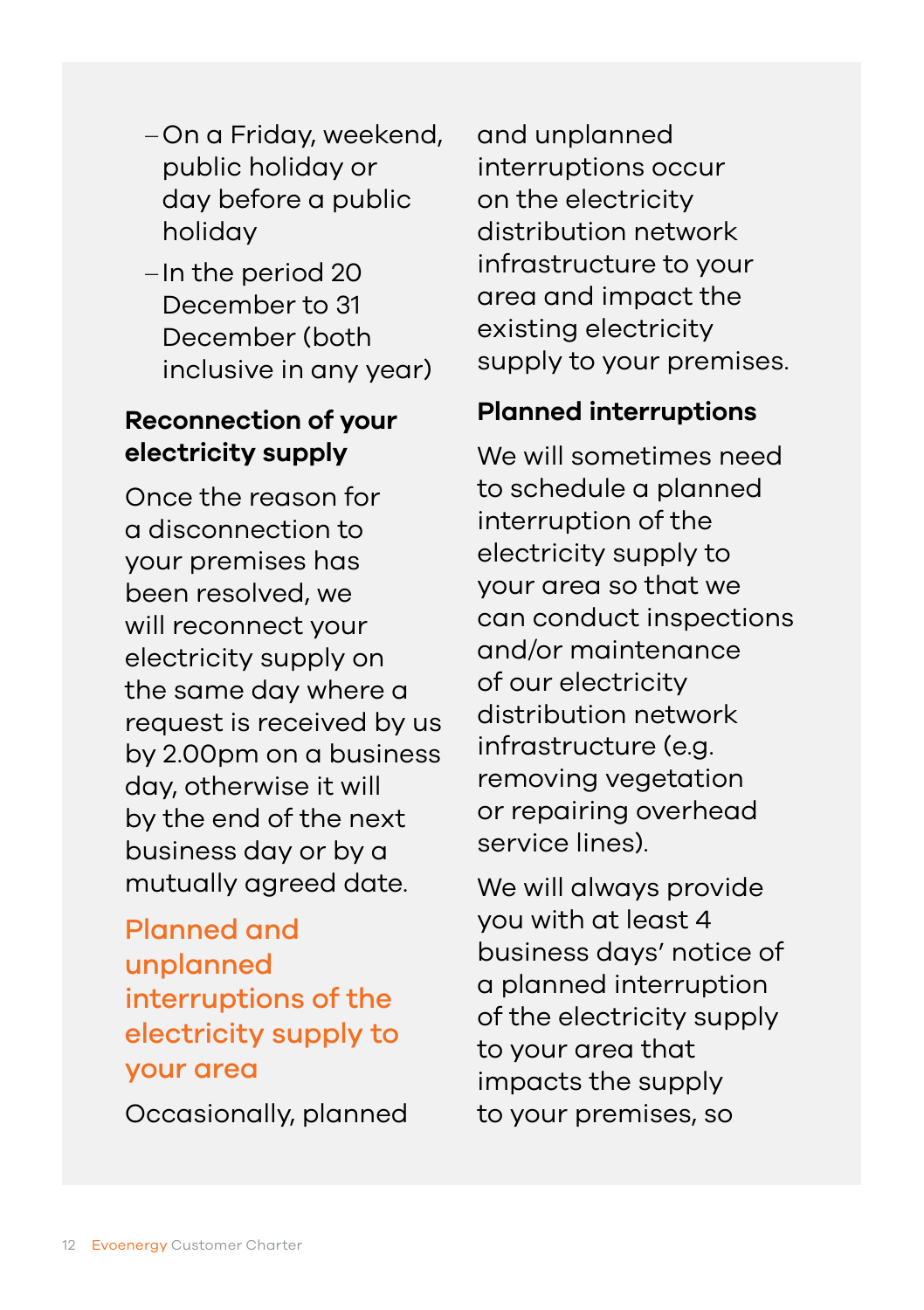that you can make appropriate contingency plans.

This notification will:

- Specify the expected date, time and duration of the interruption, and
- Include a 24-hour telephone number for enquiries

#### **Unplanned interruptions**

The quality and reliability of electricity supply is subject to a variety of factors that may be beyond our control, including accidents, emergencies, weather conditions, vandalism, system demand, the technical limitations of the distribution system and the acts of other persons, including at the direction of a relevant authority.

These factors can sometimes lead to an unplanned interruption of the electricity supply to your area that impacts the supply to your premises. In the case of an unplanned interruption or an emergency we will:

- Make information available to you by telephone as soon as practical on the nature of the interruption, and an estimate of the time when supply will be restored, and
- Use our best endeavours to restore your electricity supply as quickly as possible

#### Your electricity supply

If you have any questions about your electricity supply, you can contact us between 7.30am and 5.00pm Monday to Friday on 13 23 86, or at other times on our 24-hour faults and emergencies line on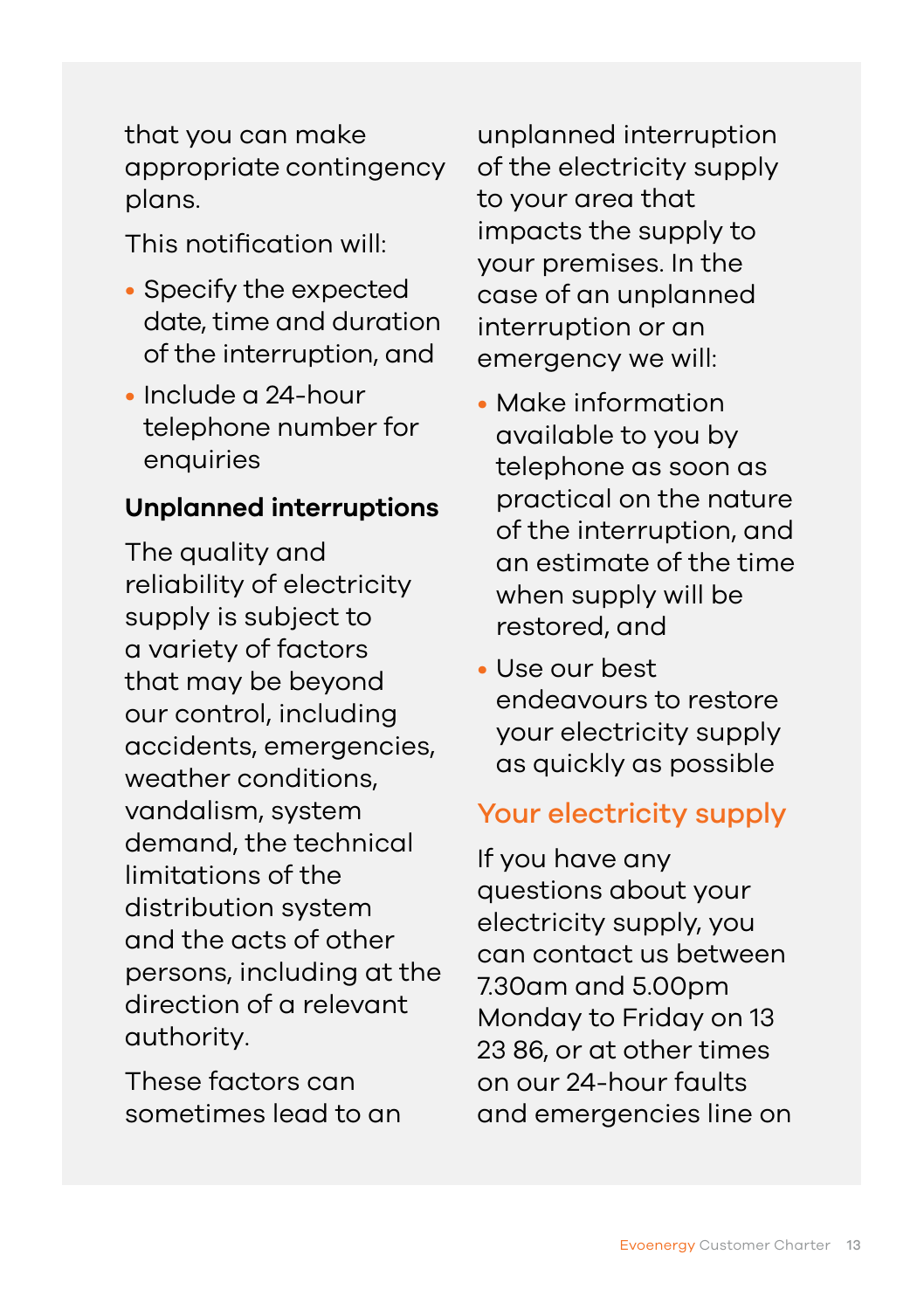13 10 93. Alternatively, you can visit our website at **www.evoenergy.com. au.**

# Guaranteed service levels and rebates

We are required to comply with the guaranteed service levels and rebates set out in the *Consumer Protection Code* for the ACT, unless otherwise agreed with you.

Guaranteed service levels and rebates are provided below. These change from time to time and the applicable requirements will be published in the *Consumer Protection Code* by the Independent Competition and Regulatory Commission at **www.icrc.act.gov.au**

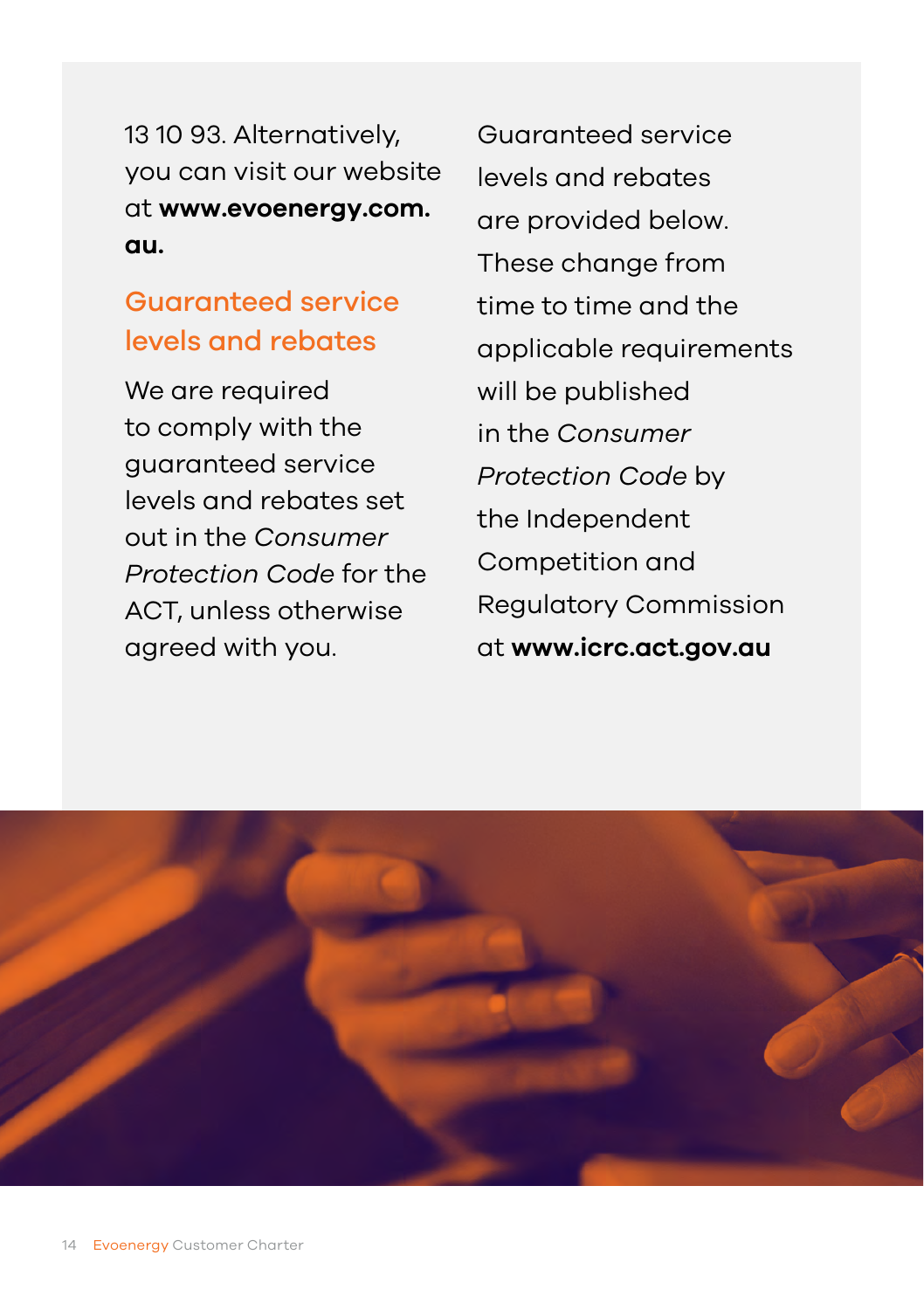| <b>Subject of the</b><br>standard | <b>Guaranteed</b><br>service level                                                                            | <b>Rebate</b><br>payable<br>for unmet<br>service<br><b>levels</b> |
|-----------------------------------|---------------------------------------------------------------------------------------------------------------|-------------------------------------------------------------------|
| Customer<br>connection<br>times   | We will connect you                                                                                           | \$60 per day                                                      |
|                                   | by your nominated,<br>required date.                                                                          | (maximum<br>\$300)                                                |
|                                   | For same day<br>connection a<br>request must be<br>received from your<br>retailer by 2pm on a<br>business day |                                                                   |
| Wrongful<br>disconnection         | We will not<br>disconnect your<br>supply in error.                                                            | \$100                                                             |

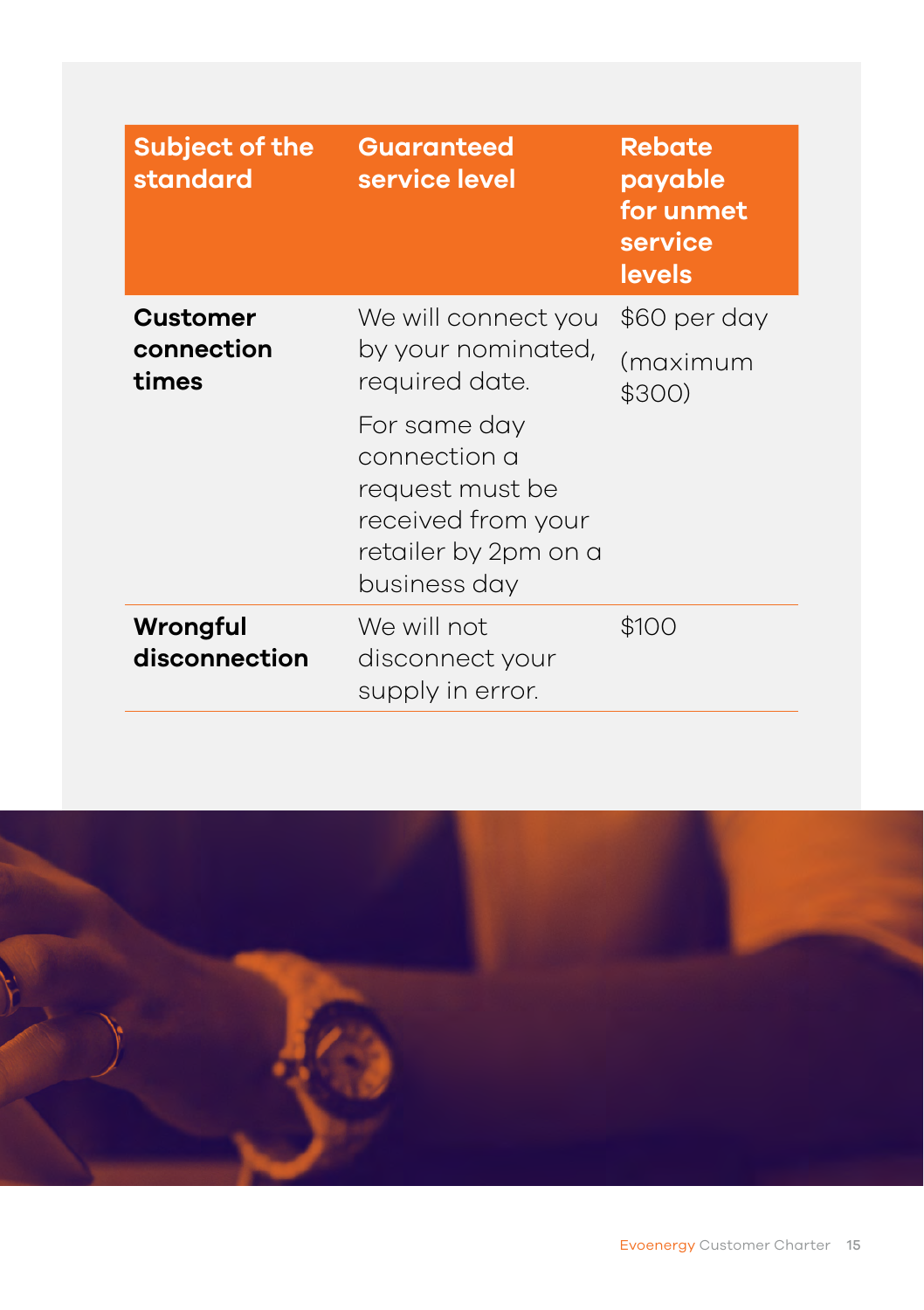| <b>Subject of the</b><br>standard                                                                    | <b>Guaranteed</b><br>service level                                                                                                                                                                                         | <b>Rebate</b><br>payable<br>for unmet<br>service<br><b>levels</b> |
|------------------------------------------------------------------------------------------------------|----------------------------------------------------------------------------------------------------------------------------------------------------------------------------------------------------------------------------|-------------------------------------------------------------------|
| <b>Responding to</b><br>complaints                                                                   | We will try to resolve \$20<br>your complaint<br>as quickly as<br>possible. We will<br>acknowledge<br>receipt of your<br>complaint within<br>2 business days.<br>We will provide a<br>response within 20<br>business days. |                                                                   |
| <b>Notification</b><br>of planned<br>interruption to<br>your electricity<br>supply (single<br>event) | Where your<br>premises will be<br>directly affected,<br>we will give you<br>at least four (4)<br>business days'<br>notice of a planned<br>interruption to the<br>electricity supply in<br>your area.                       | \$50                                                              |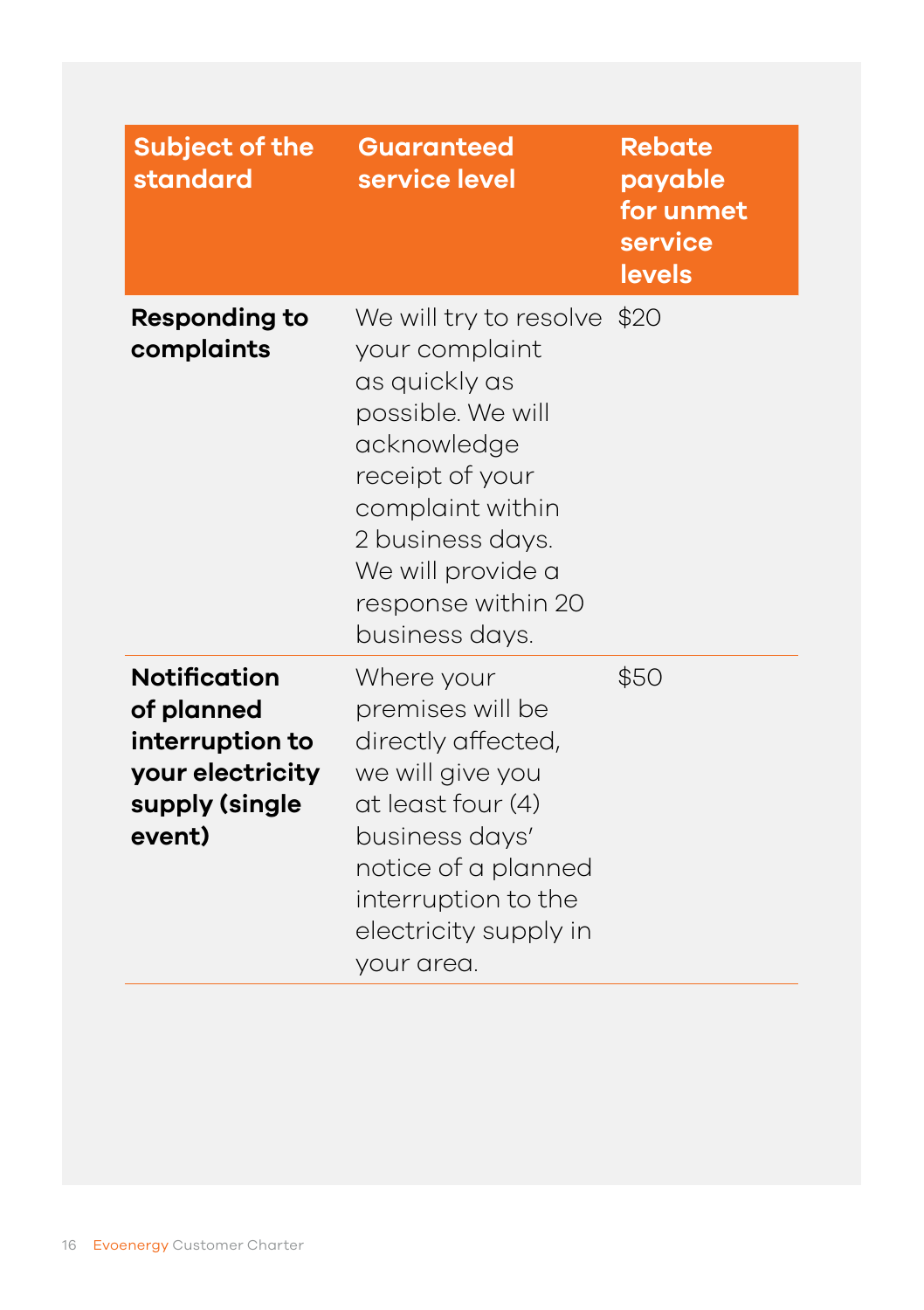| <b>Subject of the</b><br>standard                                                                    | <b>Guaranteed</b><br>service level                                                                                                                                                                                | <b>Rebate</b><br>payable<br>for unmet<br>service<br><b>levels</b>                     |
|------------------------------------------------------------------------------------------------------|-------------------------------------------------------------------------------------------------------------------------------------------------------------------------------------------------------------------|---------------------------------------------------------------------------------------|
| <b>Restoring your</b><br>electricity<br>supply after<br>an unplanned<br>interruption in<br>your area | We will take all steps \$80<br>that are reasonable<br>and practicable<br>to restore your<br>electricity supply<br>within a period<br>not exceeding 12<br>hours of unplanned<br>sustained<br>interruption.         |                                                                                       |
| <b>Total duration</b><br>of interruptions<br>(cumulative)                                            | We will take all steps<br>that are reasonable<br>and practicable<br>to minimise the<br>cumulative hours<br>for all unplanned,<br>sustained<br>interruptions<br>impacting your<br>premises in a<br>financial year. | \$100 (>20)<br><30 hours)<br>\$150 (>30 to<br>$60 hours)$<br>$$300$ ( $$60$<br>hours) |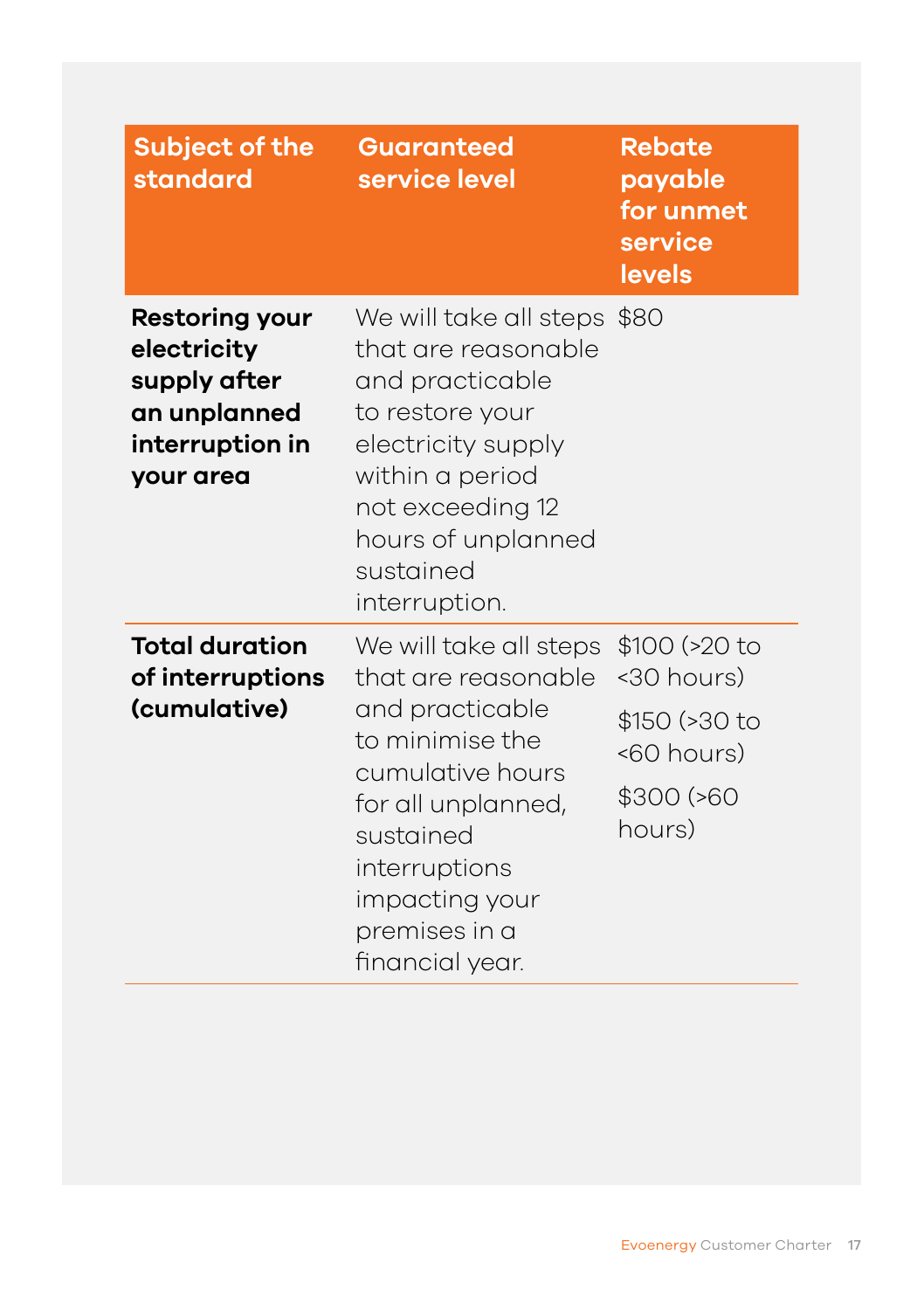| <b>Subject of the</b><br>standard                             | <b>Guaranteed</b><br>service level                                                                                                                                                                                                                                                                                                                                | <b>Rebate</b><br>payable<br>for unmet<br>service<br>levels |
|---------------------------------------------------------------|-------------------------------------------------------------------------------------------------------------------------------------------------------------------------------------------------------------------------------------------------------------------------------------------------------------------------------------------------------------------|------------------------------------------------------------|
| Frequency of<br>unplanned<br>interruptions                    | We will take all<br>reasonable and<br>practicable steps to<br>ensure unplanned<br>sustained<br>interruptions<br>impacting your<br>premises do not<br>exceed nine per<br>financial year.                                                                                                                                                                           | \$80                                                       |
| <b>Response time</b><br>to notification of<br>a network fault | We will respond to<br>notification of a<br>fault, problem or<br>concern with the<br>network which could<br>affect public health<br>or harm the public<br>or property within<br>6 hours, and in all<br>other cases 48 hours.<br>We aim to resolve at<br>time of attendance.<br>Where this is not<br>possible you will be<br>advised a timeframe<br>for resolution. | \$60 per day<br>(maximum<br>\$300)                         |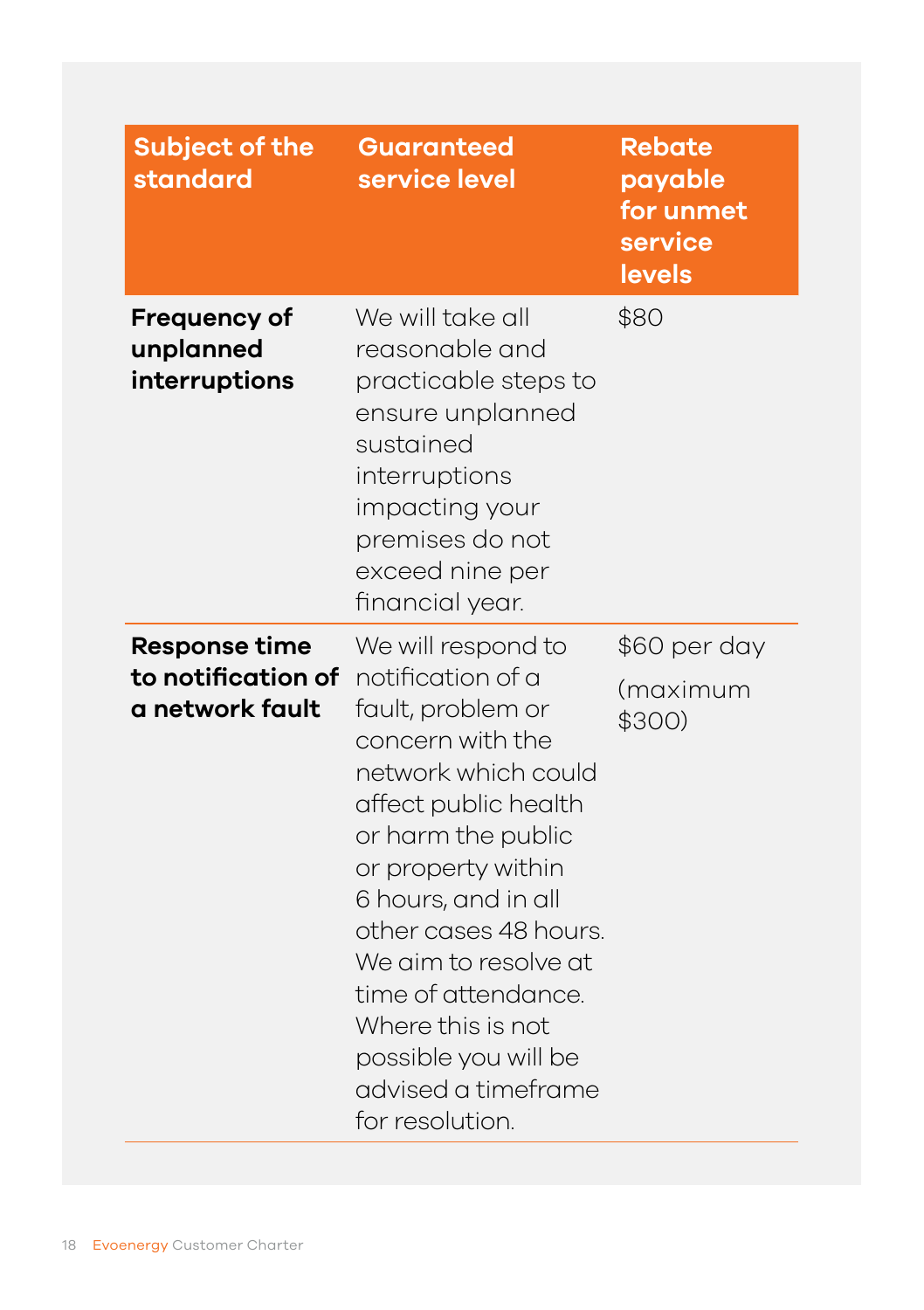#### **Applying for a rebate**

If we fail to meet a guaranteed service level the rebate outlined in the Consumer Protection Code for the ACT will apply and will be automatically applied to your retail electricity bill.

These rebates do not apply if our failure to meet a guaranteed service level is due to an event beyond our control, such as an emergency or a third party action.

#### **Making a claim for loss or damage**

If you have experienced loss or damage as a result of Evoenergy 's business activities, you may be eligible to make a claim for compensation. We will endeavour to respond to all claims promptly and fairly.

Evoenergy will pay claims for all genuine out-of-pocket expenses incurred as a direct consequence of negligence on our behalf. All claims are investigated and assessed on a case-bycase basis. Evoenergy does not pay claims for damage caused by third parties or events outside its control, such as accidents, weather, vandalism, or interference from vegetation or animals.

Any reimbursement offered will reflect the fair and reasonable cost to repair the damage.

You can submit a claim via our website **www. evoenergy.com.au/ legal/making-a-claim** or email claims@ evoenergy.com.au